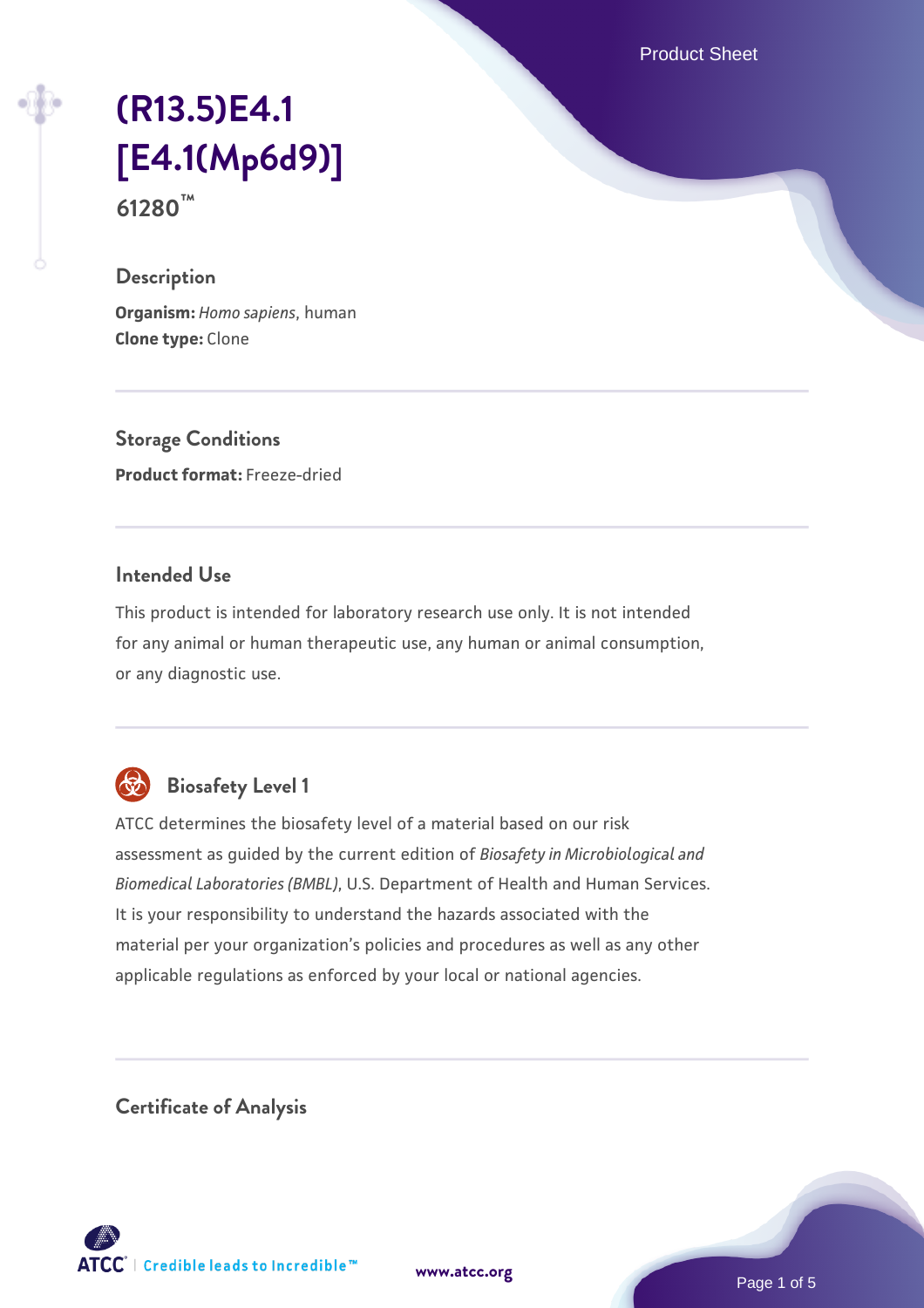# **[\(R13.5\)E4.1 \[E4.1\(Mp6d9\)\]](https://www.atcc.org/products/61280)** Product Sheet **61280**

For batch-specific test results, refer to the applicable certificate of analysis that can be found at www.atcc.org.

#### **Insert Information**

**Insert size (kb):** 4.0999999999999996 **Type of DNA:** genomic **Gene product:** DNA Segment, single copy [D7S399] **Alleles:** A1, A2, A1, A1, A2, A2

**Vector Information Construct size (kb):** 7.059999942779541

### **Growth Conditions**

**Medium:**  [ATCC Medium 1227: LB Medium \(ATCC medium 1065\) with 50 mcg/ml](https://www.atcc.org/-/media/product-assets/documents/microbial-media-formulations/1/2/2/7/atcc-medium-1227.pdf?rev=581c98603b3e4b29a6d62ee0ba9ca578) [ampicillin](https://www.atcc.org/-/media/product-assets/documents/microbial-media-formulations/1/2/2/7/atcc-medium-1227.pdf?rev=581c98603b3e4b29a6d62ee0ba9ca578) **Temperature:** 37°C

## **Material Citation**

If use of this material results in a scientific publication, please cite the material in the following manner: (R13.5)E4.1 [E4.1(Mp6d9)] (ATCC 61280)

#### **References**

References and other information relating to this material are available at www.atcc.org.



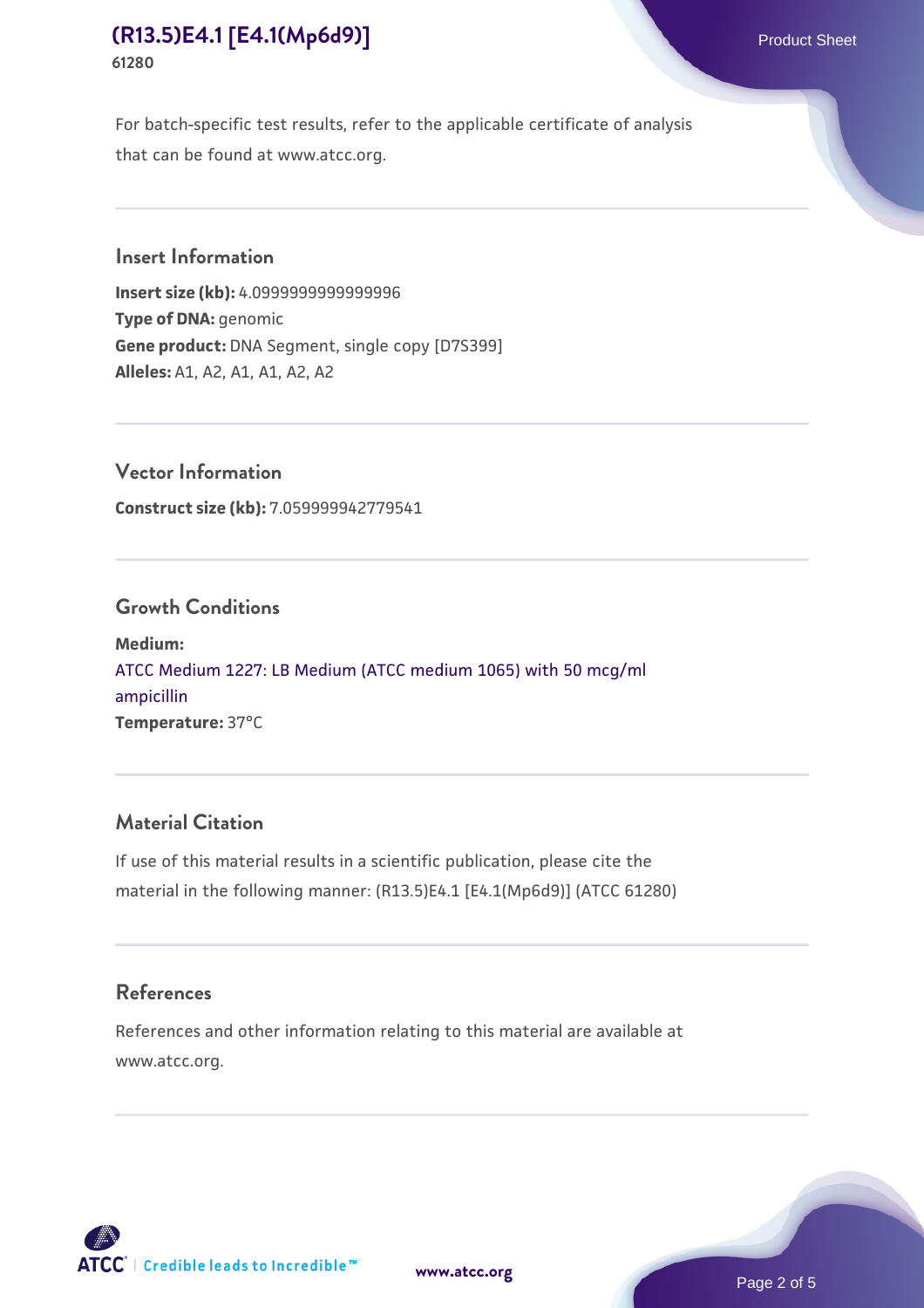#### **[\(R13.5\)E4.1 \[E4.1\(Mp6d9\)\]](https://www.atcc.org/products/61280)** Product Sheet **61280**

## **Warranty**

The product is provided 'AS IS' and the viability of ATCC® products is warranted for 30 days from the date of shipment, provided that the customer has stored and handled the product according to the information included on the product information sheet, website, and Certificate of Analysis. For living cultures, ATCC lists the media formulation and reagents that have been found to be effective for the product. While other unspecified media and reagents may also produce satisfactory results, a change in the ATCC and/or depositor-recommended protocols may affect the recovery, growth, and/or function of the product. If an alternative medium formulation or reagent is used, the ATCC warranty for viability is no longer valid. Except as expressly set forth herein, no other warranties of any kind are provided, express or implied, including, but not limited to, any implied warranties of merchantability, fitness for a particular purpose, manufacture according to cGMP standards, typicality, safety, accuracy, and/or noninfringement.

#### **Disclaimers**

This product is intended for laboratory research use only. It is not intended for any animal or human therapeutic use, any human or animal consumption, or any diagnostic use. Any proposed commercial use is prohibited without a license from ATCC.

While ATCC uses reasonable efforts to include accurate and up-to-date information on this product sheet, ATCC makes no warranties or representations as to its accuracy. Citations from scientific literature and patents are provided for informational purposes only. ATCC does not warrant that such information has been confirmed to be accurate or complete and the customer bears the sole responsibility of confirming the accuracy and completeness of any such information.

This product is sent on the condition that the customer is responsible for and assumes all risk and responsibility in connection with the receipt, handling,



**[www.atcc.org](http://www.atcc.org)**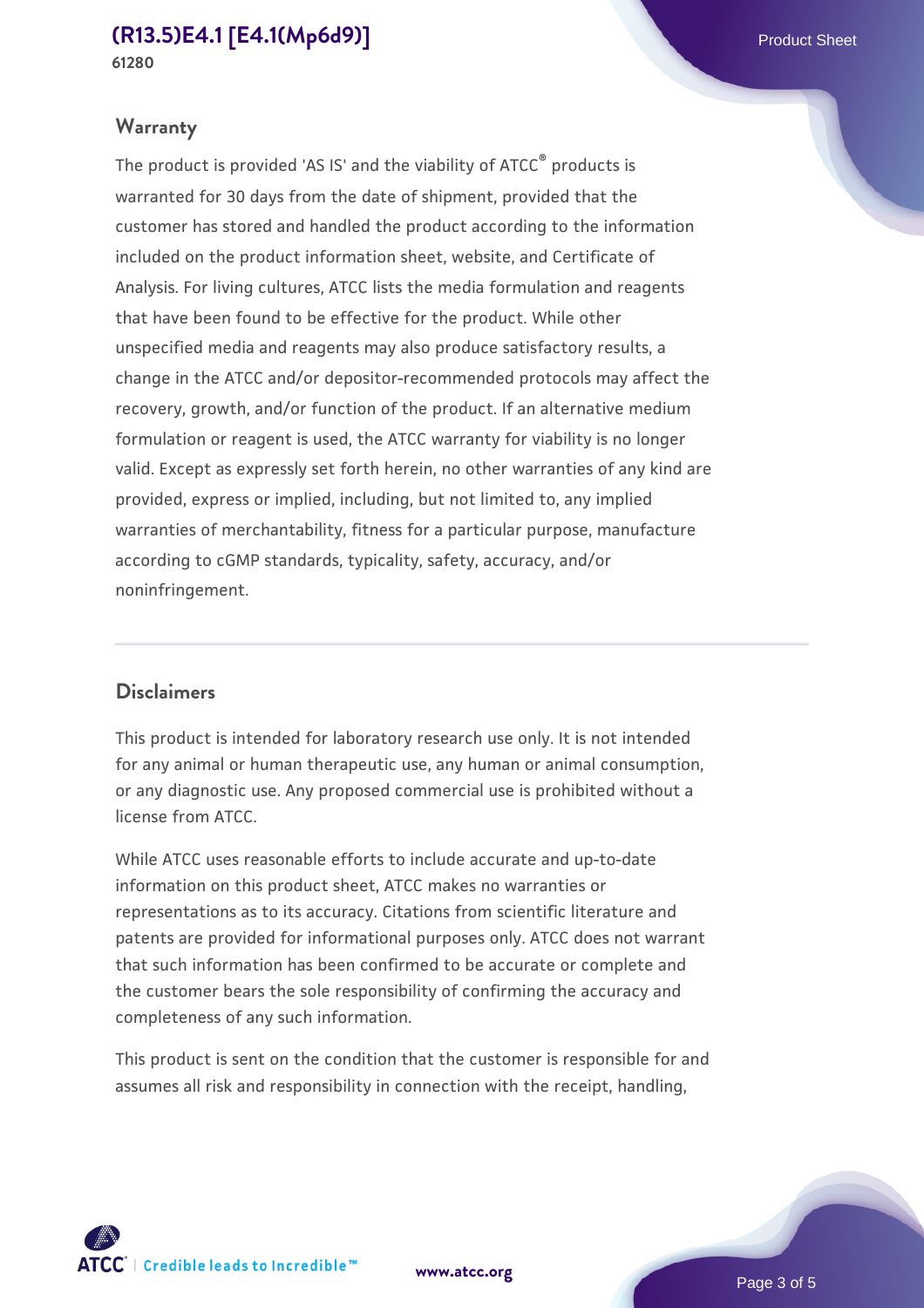storage, disposal, and use of the ATCC product including without limitation taking all appropriate safety and handling precautions to minimize health or environmental risk. As a condition of receiving the material, the customer agrees that any activity undertaken with the ATCC product and any progeny or modifications will be conducted in compliance with all applicable laws, regulations, and guidelines. This product is provided 'AS IS' with no representations or warranties whatsoever except as expressly set forth herein and in no event shall ATCC, its parents, subsidiaries, directors, officers, agents, employees, assigns, successors, and affiliates be liable for indirect, special, incidental, or consequential damages of any kind in connection with or arising out of the customer's use of the product. While reasonable effort is made to ensure authenticity and reliability of materials on deposit, ATCC is not liable for damages arising from the misidentification or misrepresentation of such materials.

Please see the material transfer agreement (MTA) for further details regarding the use of this product. The MTA is available at www.atcc.org.

## **Copyright and Trademark Information**

© ATCC 2021. All rights reserved.

ATCC is a registered trademark of the American Type Culture Collection.

### **Revision**

This information on this document was last updated on 2021-05-19

## **Contact Information**

ATCC 10801 University Boulevard Manassas, VA 20110-2209 USA